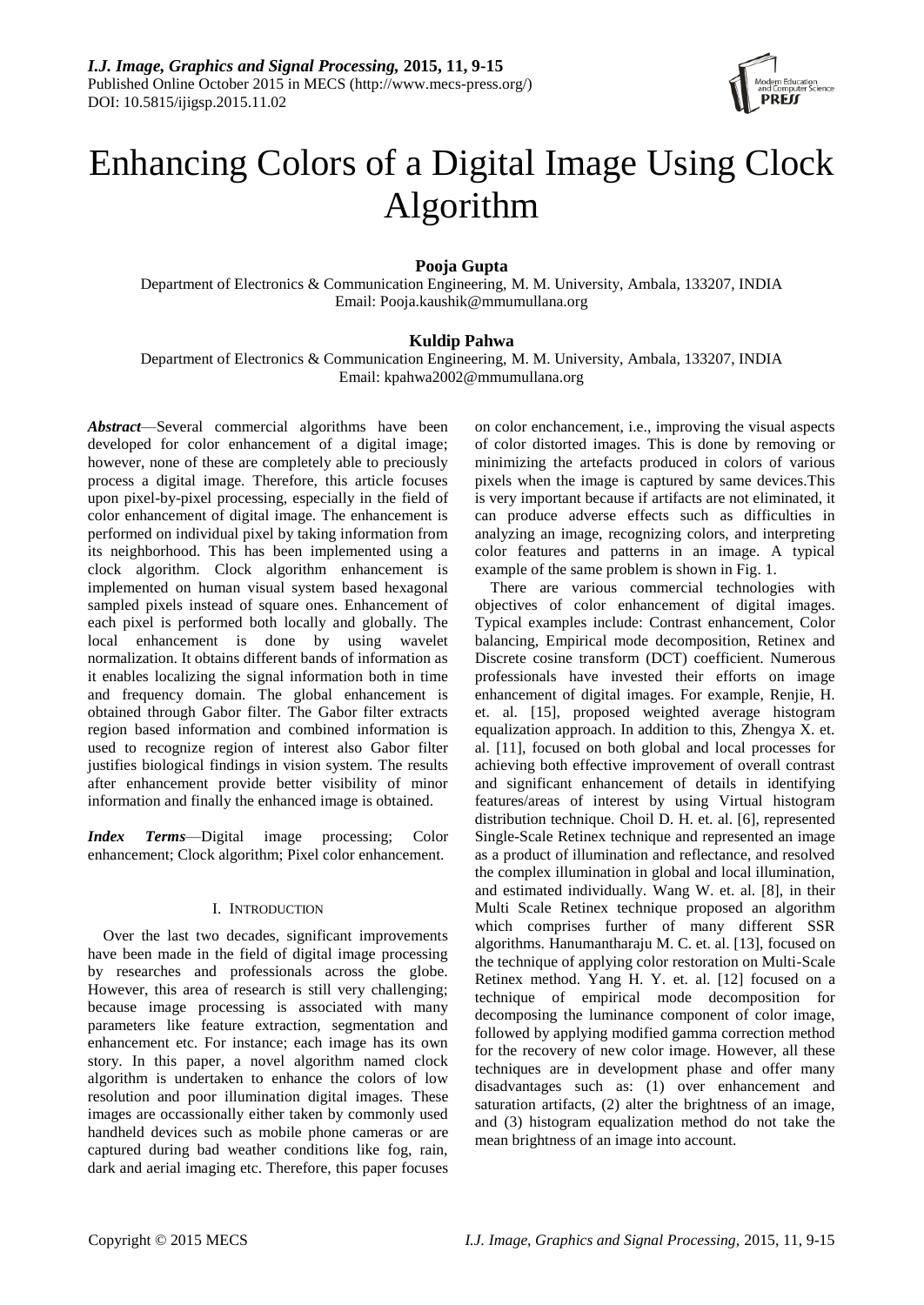

Fig. 1. (a) Original image of D, (b) Its 3D representation taken at azimuth angle (-135) and elevation angle (39), (c) Original D image captured by camera, and (d) Its corresponding 3D representation at azimuth angle (-135) and elevation angle (39).

Moreover, all these techniques cannot be successfully applicable to any specific region/area of interest of an image. Some of these (e.g. Virtual histogram distribution) can only be applied to specific color models such as  $YC<sub>B</sub>C<sub>R</sub>$  color model for Virtual histogram distribution. However, Retinex is the latest technology at its infancy stage in the areas of aerial and medical imaging. Therefore, existing technologies are not efficient enough to fulfill the requirement of color enhancement in terms of their parameters: hue, saturation, brightness and contrast. However the purpose of this article is not being critical; but being in this particular domain on limelight. Hence, a new algorithm named clock algorithm is introduced in this paper.

#### II. PIXEL-BY-PIXEL COLOR ENHANCEMENT USING CLOCK ALGORITHM

The principle of the proposed clock algorithm is shown in fig. 2. It is based on the principle of operation of an analog clock. Clock pinion/center is used to point at the center of the area which needs processing. The minute hand is usually longer in length, so it is used to cover the surrounding area. The minute hand will gain information about the area under processing and the surrounding area;

while the small hour hand will use this information to do color enhancement of the processed area of image. The central pixel is called the target pixel and all the nearby pixels are called neighborhood pixels. The information related to changing color of target pixel is obtained from its neighborhood pixels. Thus a window is formed in that region and the dimensions of window can be changed depending upon the information required to change the color of the targeted pixel. This way the pixel-by-pixel image processing can be achieved by generating information from surrounding area. Thus, the colors of the affected area/pixels can be enhanced by applying proposed technique on each pixel and its neighborhood pixels to achieve more vivid and natural colors. A more clear view of the problem of color degradation of the low resolution image can be observed from figure 2. In figure 2, the small window shows the zoomed (pixel level) and their RGB values. It can be observed from fig. 2 that, there is huge variation in RGB (Red-Green-Blue) color values, that leads to poor color resolution of images. Therefore the idea of clock algorithm is to gain this information from the surrounding pixels and then divide the pixels into further pixels and vary their colors according to the obtained information. The algorithm of the proposed approach is mentioned in fig. 2.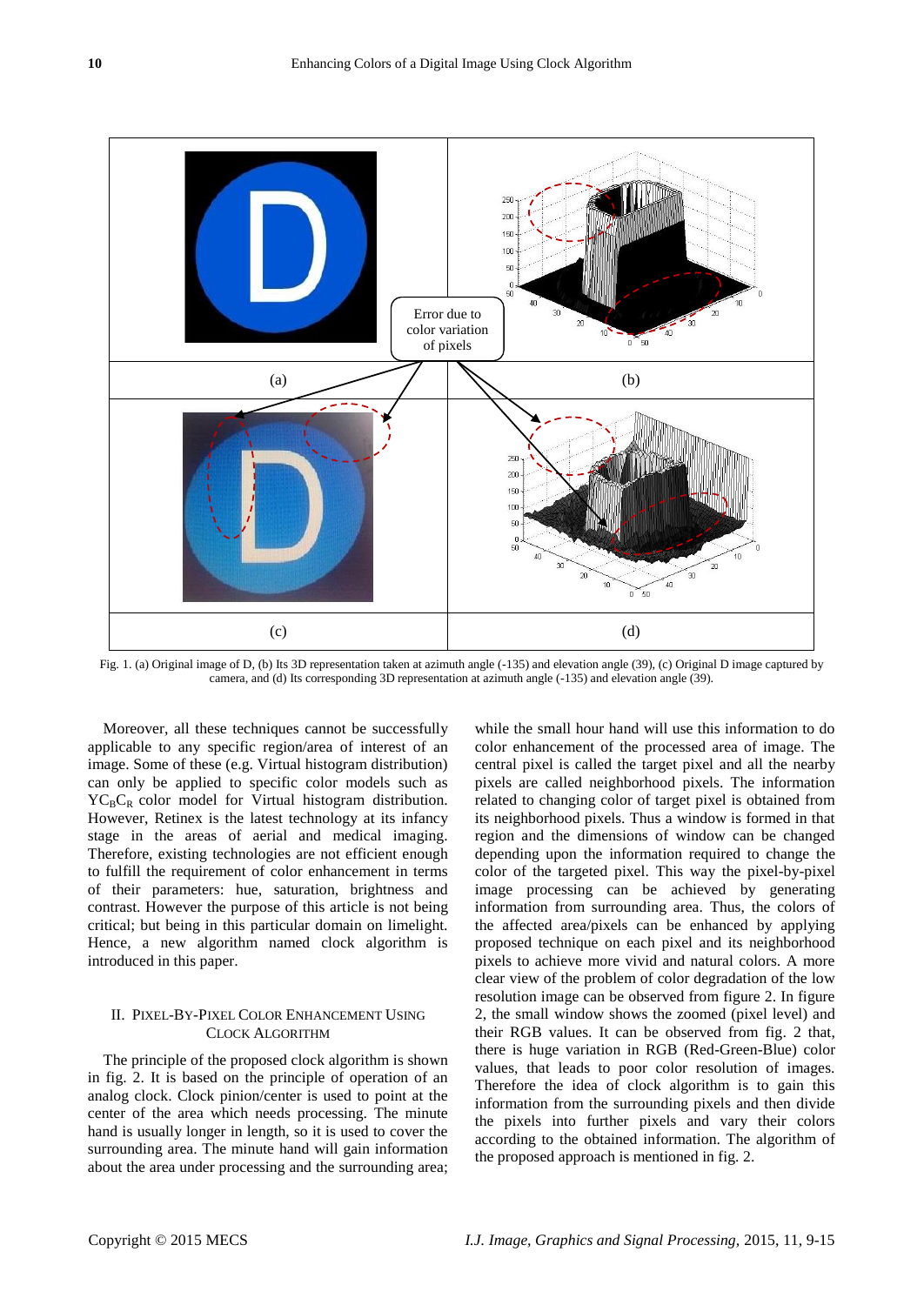

Fig. 2. Window showing pixel values in the RGB color space and clock algorithm.

#### III. SYSTEM MODELING AND MATHEMATICAL ANALYSIS

Fig. 3 Briefs the complete block diagram of clock algorithm for digital color enhancement. The proposed algorithm consists of four steps processing:

Step-I: The first part is to retrieve the information from the acquired image. This information contains the type of image like gray scale or color image, size of image, format of image etc.

Step-II: After collecting information from the image the second part of block diagram is to design a clock structure on an image for color enhancement. The clock algorithm is carrying two parts. The first part is to convert the square pixel image into hexagonal pixel image using wavelet normalized Gabor filter for both local and global enhancement of individual pixel. spiral addressing technique [5]. This method will produce each pixel in the



Fig. 3. A typical block diagram of pixel based clock algorithm for digital color enhancement system.

shape of hexagonal pixel; can be seen from figure 4. This conversion is done because of the various advantages of hexagonal pixels over square pixels [2, 4, 9]. The second part is color enhancement using



Fig. 4. Hexagonal pixel structure showing center pixel and neighboring pixels.

From fig. 4; it can be observed that the pixels with red center are called center pixels and are represented by hour hand. All the pixels with black centers that surround the center pixel are called neighboring pixels and are represented by minute hand. The center pixel gain information from the neighboring pixels. So, a number of clocks are designed using this technique and the purpose of each clock is to enhance the center pixel after obtaining information from its surroundings. Hour hand; which needs processing acquires both types information (local and global) from its surrounding.

Step-III: The local enhancement of individual pixel is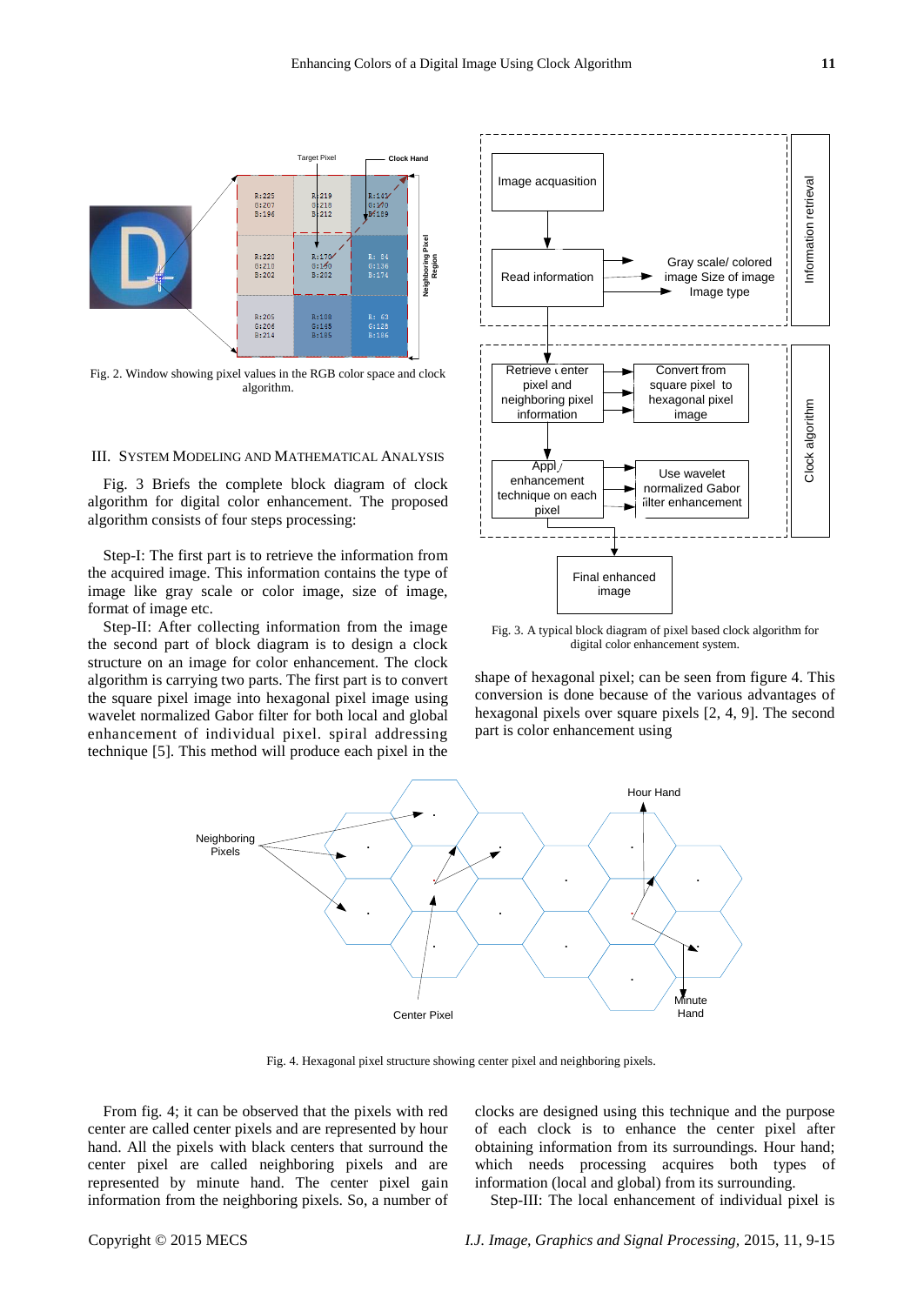obtained by applying wavelet normalization on each pixel.

Normalization is a tool to adjust the dynamic range of gray scale image between the interval [0, 255] or [0, 1] and wavelet transform has the advantage of localizing in both time and frequency domains, the combined effect of time and frequency resolution obtained from wavelet transform outputs in extraction of detailed information from an image. The two dimensional wavelet transform for an image  $I(x, y)$  is defined as:

$$
W_{S}f(u,v)=\int_{-\infty}^{+\infty}\int_{-\infty}^{+\infty}I(x,y)\frac{1}{s}\psi\left(\frac{x-u}{s},\frac{y-v}{s}\right)\qquad(1)
$$

And if dilation is defined by a factor s then

$$
\psi_s(x, y) = \frac{1}{s} \psi\left(\frac{x}{s}, \frac{y}{s}\right) \tag{2}
$$

Also

$$
\tilde{\psi}(x, y) = \tilde{\psi}(-x, -y) \tag{3}
$$

Thus equation (1) can be rewritten as convolution of two:

$$
Ws f (u, v) = I * \tilde{\psi}(u, v)
$$
 (4)

So, wavelet transform is the filtering of image  $I(x, y)$ using the filter  $\tilde{\psi}(x, y)$ , that is a variable width band pass filter [1]. Wavelet decomposition divides an image into two frequency components i.e. low frequency components and high frequency components. For obtaining complete local information from each pixel; the low frequency components (approximation coefficients) are further enhanced using histogram equalization and the high frequency component (accentuate coefficients) are multiplied by a scaling factor to enhance the edge information. Then finally inverse discrete wavelet transform results in a normalized image with enhancement in its edges and contrast. The fig. 5 gives the description of step 3.



Fig. 5. Block diagram of image normalization using wavelet based illumination.

Step-IV: The final step for Global enhancement is achieved using Gabor filter. Main causes for using a Gabor filter is because the frequency and orientation representations of Gabor filters are similar to those of the human visual system. In image processing, the Gabor filters are used to capture local information from an image and these local information are further combined to create Global features of that image. A 2-dimensional Gabor filter  $g(x, y)$  consists of a sinusoidal plane wave of some frequency and orientation (carrier), modulated by a 2-dimensional Gaussian envelope [3]. It can be written as:

$$
g(x, y) = i(x, y). w(x, y) \tag{5}
$$

 $i(x, y)$  is a complex sinusoid known as carrier; and is given as:

$$
i(x, y) = e^{-j2\pi(u_0 x + v_0 y + \varphi)}
$$
 (6)

And can be expanded as:

$$
i(x, y) = \cos(2\pi(u_0 x + v_0 y) + \varphi) + \njsin(2\pi(u_0 x + v_0 y) + \varphi)
$$
\n(7)

w (x, y) is a 2-D Gaussian shape function known as

envelope. The complex sinusoid is defined as follows

$$
s(x, y) = e^{-j2\pi(u_0 x + v_0 y)}
$$
 (8)

The 2-D Gaussian function is defined as follows:

$$
g(x,y) = \frac{1}{\sqrt{2\pi}\sigma} e^{-\frac{1}{2}(\frac{x'^2}{\sigma_x^2} + \frac{y'^2}{\sigma_y^2})}
$$
(9)

 $\sigma_x$ ,  $\sigma_y$  represent scaling parameters of the two axis of the Gaussian envelope,

$$
x' = x\cos\theta + y\sin\theta \tag{10}
$$

$$
y' = x\sin\theta + y\cos\theta \tag{11}
$$

And  $\theta$  is rotation angle of the Gaussian envelope  $(x, y)$ ) The centre frequency, radial frequency and orientation of Gabor function are given by:

Centre frequency=  $(u_0, v_0)$ ; Radial frequency=  $f_0 = \sqrt{u_0^2 + v_0^2}$ ; Orientation=  $\theta = \tan^{-1} \frac{v_0}{u}$ 

The 2D Gabor filter then can be written a

Copyright © 2015 MECS *I.J. Image, Graphics and Signal Processing,* 2015, 11, 9-15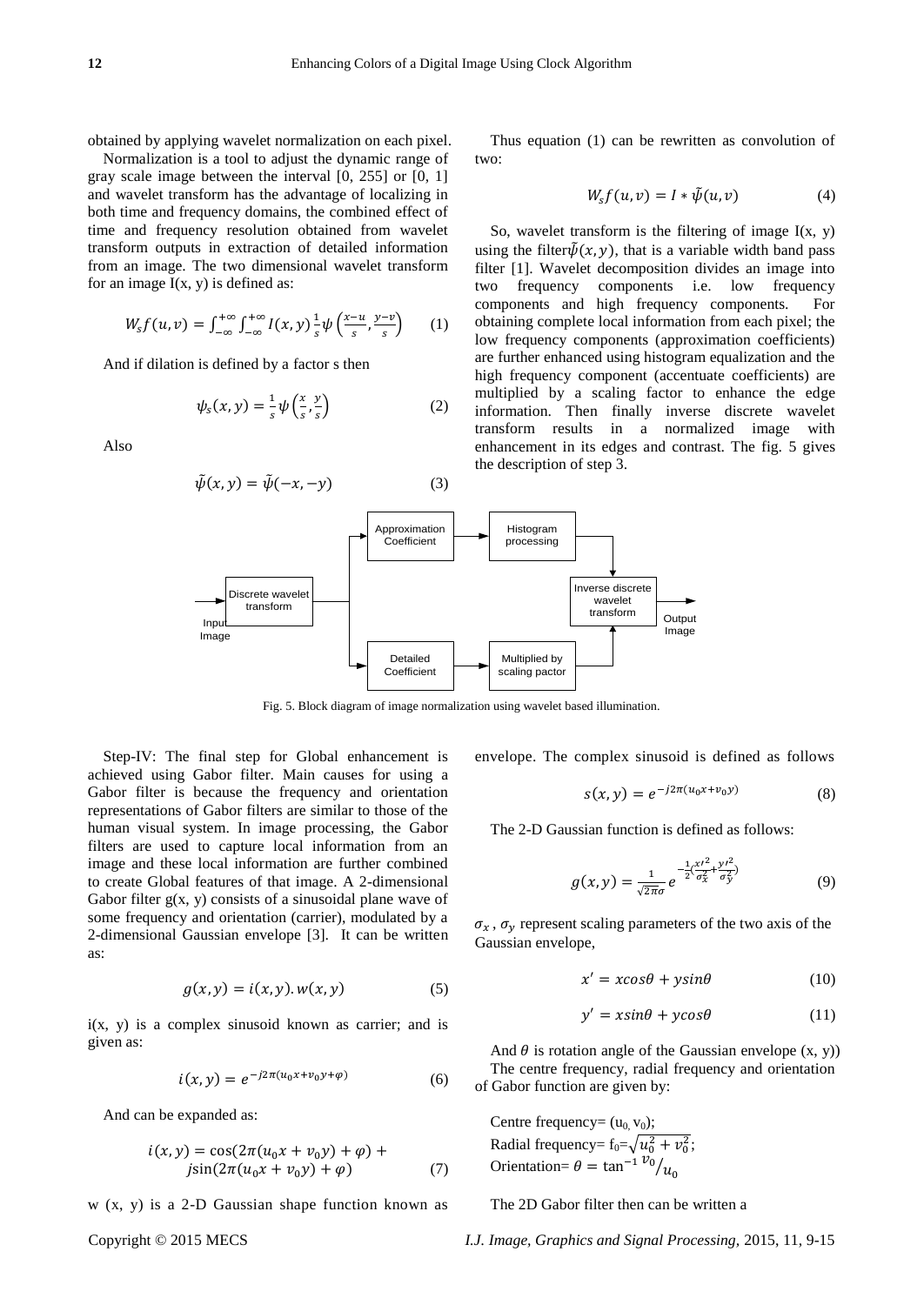$$
h(x,y) = e^{-\frac{1}{2}(\frac{x^2}{\sigma_x^2} + \frac{y^2}{\sigma_y^2})} \cdot e^{-j2\pi(u_0x + v_0y + \varphi)}
$$
(12)

Each filter bank is fully implemented by selecting the four parameters i.e. orientation  $(\theta)$ , frequency (f) and scaling factors  $(\sigma_x, \sigma_y)$ . A filter bank is obtained by varying these parameters, and this filter bank covers the complete frequency domain. In this paper the best results are obtained at  $\theta = \pi/8$ ,

$$
f = \frac{0.5}{\pi}
$$
,  $\sigma_x = \frac{0.5}{\pi}$  and  $\sigma_y = \frac{1}{\pi}$ .

By following this way the complete enhanced image (Local and Global Enhancement) is obtained using proposed clock algorithm. The final results of enhanced images can be seen in the following fig. 6.

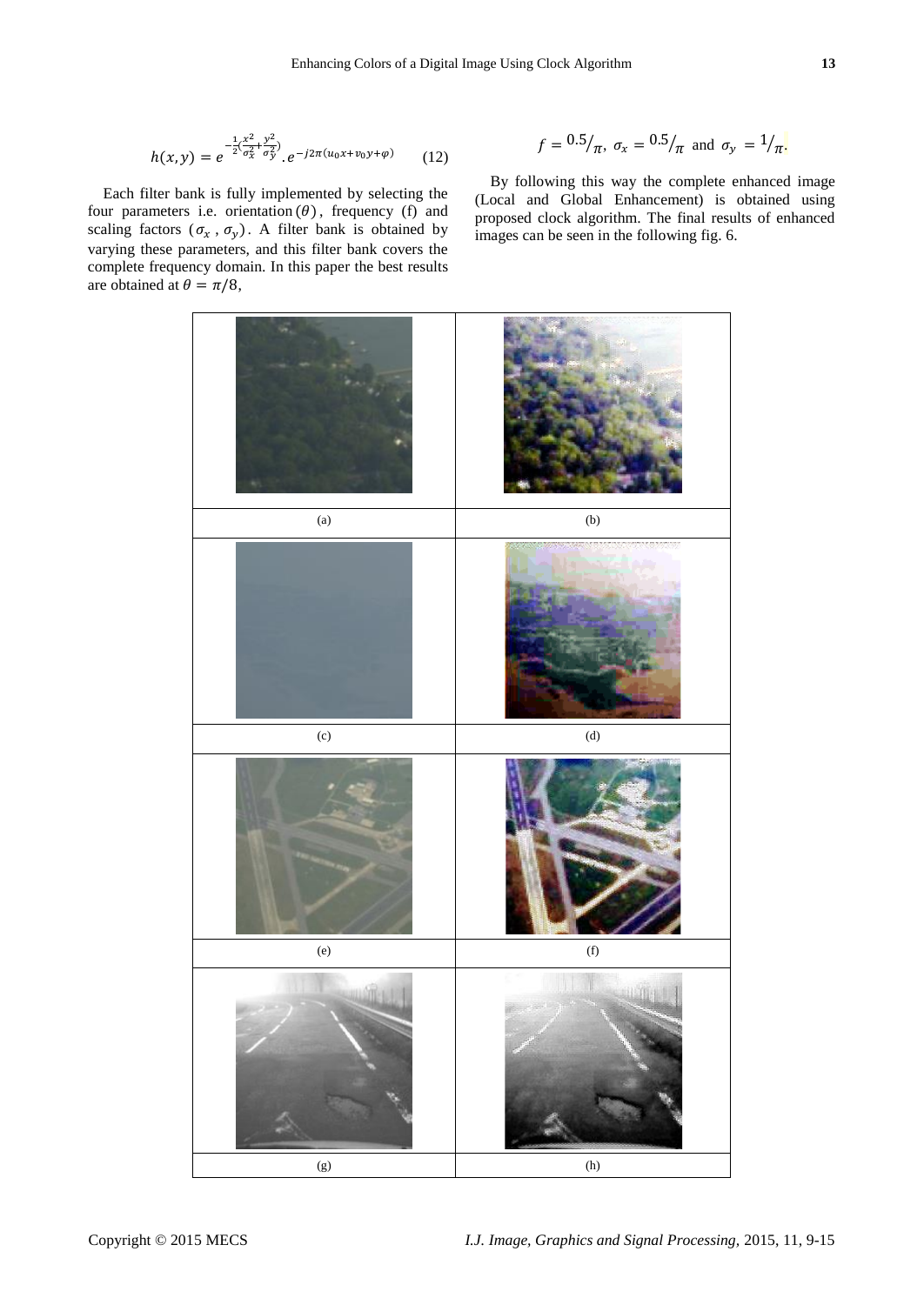

Fig. 6. Original image (left) and enhanced image (right) obtained by applying proposed clock algorithm.

Fig. 6 shows obtained results after applying clock algorithm. These pictures have been taken under foggy weather using aerial imagery. Sometimes it is difficult to analyze the objects due to poor weather conditions either directly or through cameras also. This algorithm provides good visibility to those images which show poor visibility due to any reason like poor lighting conditions, bad weather etc. From the results it is clearly visible that the output obtained after enhancement provide better colors and good visibility of objects in an image.

#### IV. CONCLUSION

In this piece of research, a new clock algorithm for color enhancement is proposed for digital images. The traditional algorithms described in literature; enhance images by improving contrast, identifying features and area of interest, but noise still persists and quality is not upto the mark under different weather condition and varying lighting conditions. In contrast to these techniques, the clock algorithm extracts the local and global information from an image; thus improving the overall strength in an image. The complete enhancement is done on human visual system based hexagonal pixel structure as compared to the other techniques where enhancement is provided on square structure. The main application of this research is in the area of image analysis and color enhancement to highlight the objects and minor information accurately. This does not mean that the proposed approach removes the entire noise and provides complete visibility in the bad weather, but to a greater extent compared with other existing techniques. This research will not only be helpful in aerial imaging but focuses on improving results in medical imaging, foreignsic science imaging and for space research.

#### **REFERENCES**

- [1] S. G. Mallat, "A theory for multiresolution signal decomposition: the wavelet representation", *IEEE Transactions on Pattern Analysis and Machine Intelligence,* pp. 674–693, 1989.
- [2] G. Tirunelveli, R. Gordon and S. Pistorius, "Comparison of Square-Pixel and Hexagonal-Pixel Resolution in Image Processing", *IEEE Canadian Conference on Electrical and Computer Engineering*, vol. 2, pp. 867-872, 2002.
- [3] T. Andrysiak, M. Choras, "Image retrieval based on hierarchical Gabor filters", *International Journal of Applied Mathematics and Computer Science*, vol. 15 (4), pp. 471-480, 2005.
- [4] X. He, and W. Jia, "Hexagonal Structure for Intelligent Vision‖, *Proceeding of International Conference of Information and Communication Technologies (IEEE)*, Karachi, pp 52-64, September, 2005.
- [5] X. He, T. Hintz, Q. Wu, H. Wang and W. Jia, "A New Simulation of Spiral Architecture", *In Proc. IPCV*, pp 570-575, 2006.
- [6] D. H. Choil, "Color Image Enhancement Using Single-Scale Retinex based on an Improved Image Formation Model‖, *16th European Signal Processing Conference (EUSIPCO)*, 2008.
- [7] J. Mukherjee and S. K. Mitra, "Enhancement of Color Images by Scaling the DCT Coefficients", IEEE *Transactions on Image Processing*, vol. 17, no. 10, pp. 1783-1794, 2008.
- [8] W. Wang, B. Li, J. Zheng, S. Xian and J. Wang, "A Fast Multi-Scale Retinex Algorithm for Color Image Enhancement", Proc. of International Conference on *Wavelet Analysis and Pattern Recognition*, pp. 80-85, 2008.
- [9] S. Coleman, B. Scotney, and B. Gardiner, "Design of Feature Extraction Operators for use in Biologically Motivated Hexagonal Image Structures", Conference on *Machine Vision Applications*, Yokohama, Japan, pp 178- 181, May 2009.
- [10] Z. Jiao and B. Xu, "An Image Enhancement Approach Using Retinex and YIQ", *International Conference on Information Technology and Computer Science*, pp. 476- 479, 2009.
- $[11]$  Z. Xu, H. R. Wu, X. Yu and B. Qiu, "Colour Image Enhancement by Virtual Histogram Approach", *IEEE Transactions on Consumer Electronics*, vol. 56(2), 2010.
- [12] H. Yang, S. Liand P. Yin," Efficient Color Image Enhancement Based on Fast and Adaptive Bidimensional Empirical Mode Decomposition", *International Symposium on Computer Science and Society*, pp. 319-322, 2011.
- [13] M. Hanumantharaju, M. Ravishankar, D. R. Rameshbabu and S. Ramachandran, "Color Image Enhancement using Multiscale Retinex with Modified Color Restoration Technique", *Second International Conference on Emerging Applications of Information Technology*, pp. 93- 97, 2011.
- [14] M. Sundarama, K. Ramarb, N. Arumugama and G. Prabina, "Histogram Modified Local Contrast Enhancement for Mammogram Images", *Applied Soft Computing*, vol. 11, pp.5809–5816, 2011.